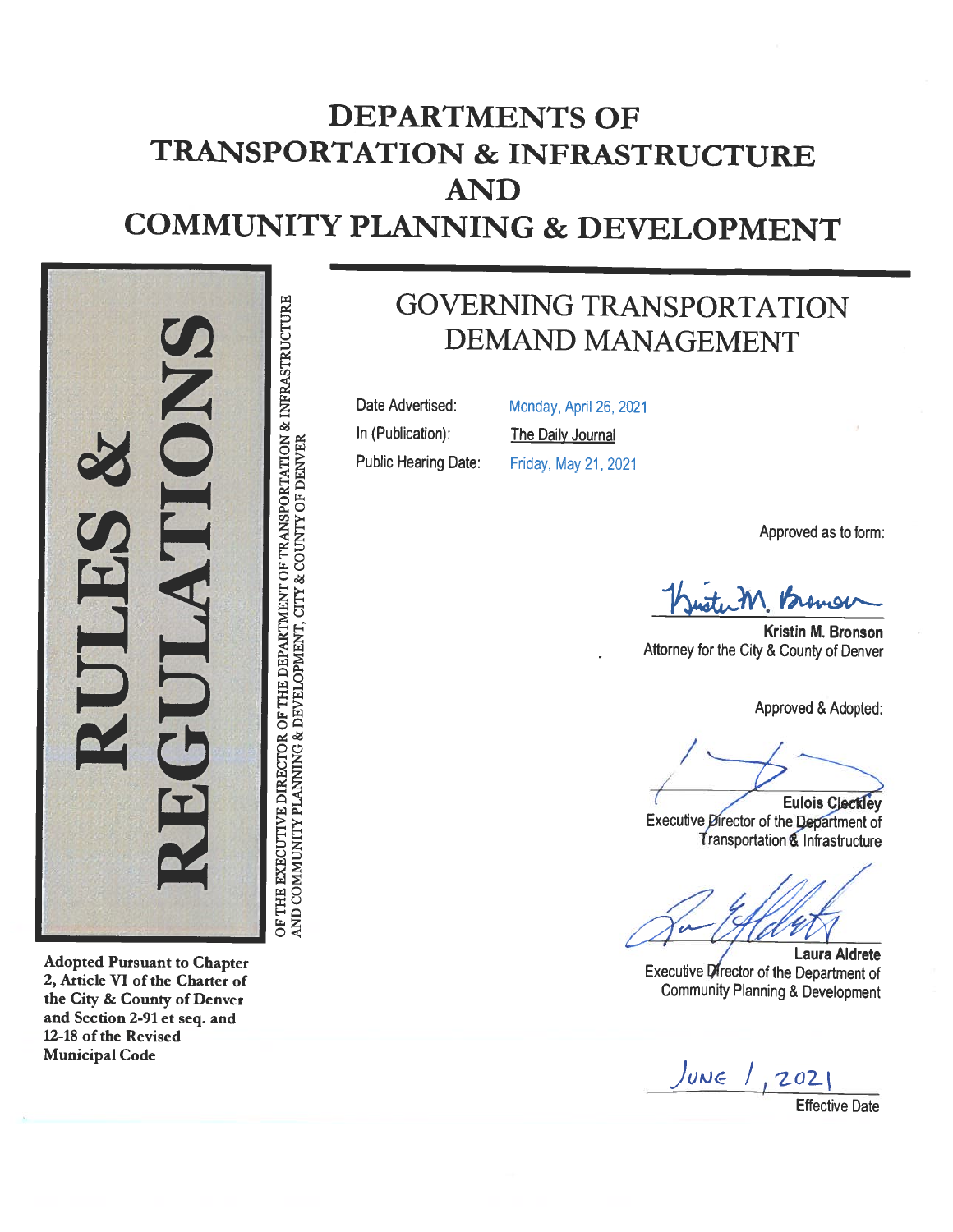# DEPARTMENTS OF TRANSPORTATION AND INFRASTRUCTURE AND COMMUNITY PLANNING AND DEVELOPMENT RULES AND REGULATIONS GOVERNING TRANSPORTATION DEMAND MANAGEMENT

#### ARTICLE I. GENERAL PROVISIONS

## Section 1.01 Authority

These rules and regulations ("Rules and Regulations") are adopted by the City and County of Denver's Executive Director of the Department of Community Planning and Development ("Community Planning and Development" or "CPD") pursuant to Article II of Chapter 12 of the Denver Revised Municipal Code of the City and County of Denver ("DRMC") and the City of County of Denver's Executive Director of Transportation and Infrastructure ("DOTI") pursuant to Article VI of Chapter 2 of the DMRC. These rules and regulations are adopted for the purpose of managing transportation demand in the City and County of Denver ("City")

### Section 1.02 Intent

The Executive Directors of DOTI and CPD desire to implement transportation demand management requirements in the City and County of Denver to effectively and efficiently manage the demand of currently available transportation infrastructure and to meet transit ridership, bicycling, and pedestrian goals established by the Mayor and by City Council adopted plans. The Executive Directors of DOTI and CPD have determined that all incorporated areas of the City and County of Denver are subject to transportation demand management requirements.

#### Section 1.03 Definitions

Terms or phrases specific to or introduced in this document are defined below

- (a) *"Applicant(s)"*  refers to the applicant of a Site Plan Review application or Large Development Review (LDR) application.
- (b) *"Base SOV Rate"* the current proportion of commute trips being completed using a singleoccupant vehicle (SOV).
- (c) *"Certificate of Occupancy"*  documentation issued by the Chief Building Official that certifies a building has passed all relevant inspections and is ready to be occupied by the general public. For purposes of these Rules and Regulations, a Certificate of Occupancy and a Temporary Certificate of Occupancy shall be considered one and the same for determining monitoring and enforcement timelines.
- (d) *"High Frequency Transit"* Transit lines identified in the Denver Zoning Code as being highfrequency, in addition to passenger rail stations that provide a comparable level of service. Typically these services are scheduled every 15 minutes or less during both the AM peak and PM peak weekday periods, and provide service 7 days per week.
- (e) "*Single Occupant Vehicle (SOV)"*  a motor vehicle with only one occupant.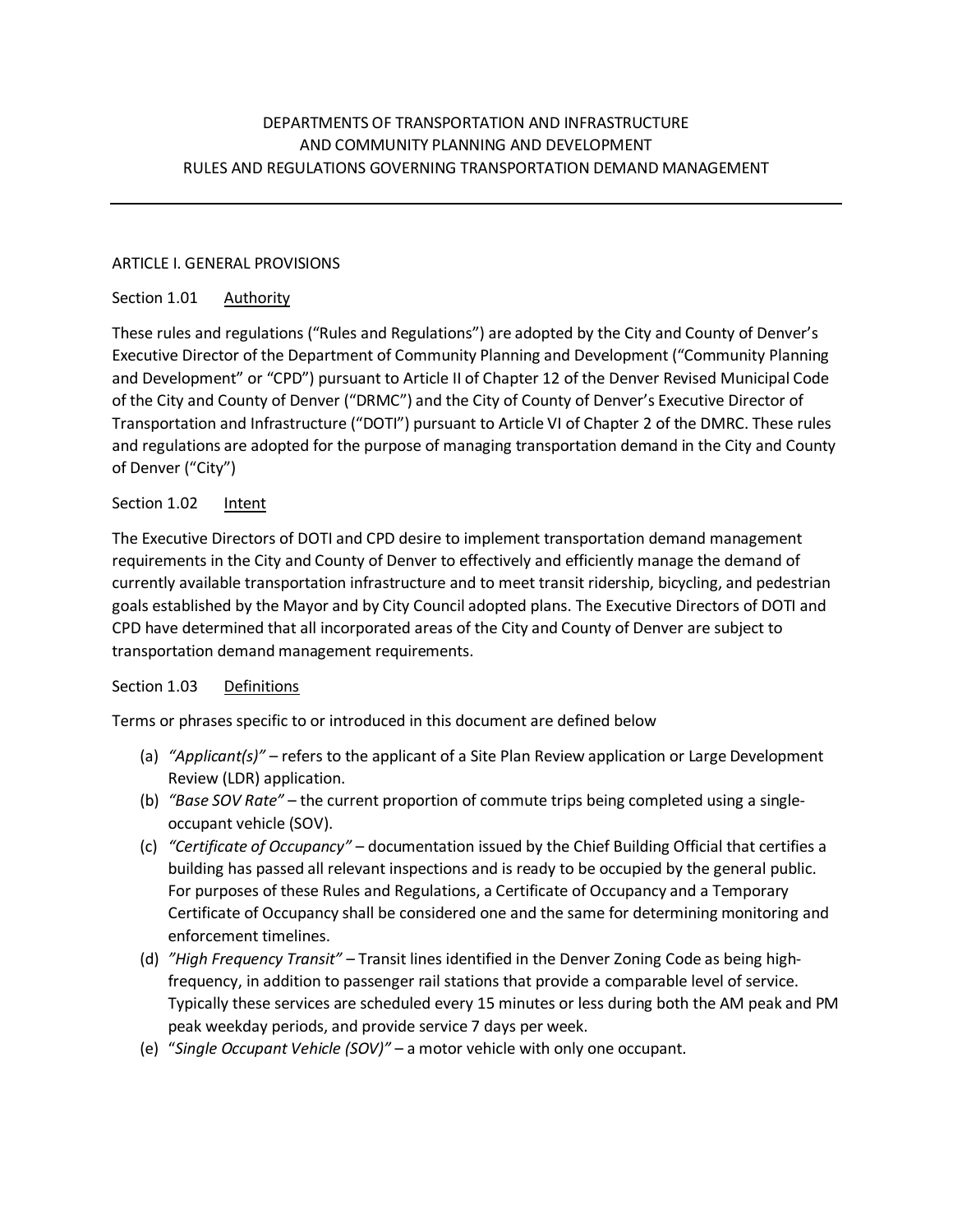- (f) *"SOV Rate"*  the percentage of commute-related trips that occur in a single occupant vehicle during a typical week in which no city-recognized holidays occur. Calculated by dividing the number of commute trips that occur in a SOV by the total number of commute trips that occur.
- (g) *"Maximum SOV Rate"*  a SOV rate a property must achieve through the implementation of an approved TDM Plan. This SOV rate is lower than the SOV Rate that would be expected without implementing TDM Strategies.
- (h) *"TDM Contact"* A designated point of contact for a property who is familiar with the approved TDM Plan for that property and is the City's direct point of contact regarding the implementation of the approved TDM Plan. This point of contact is designated by the property owner, property management, or may be established through a partnership with a local Transportation Management Association (TMA).
- (i) *"TDM Plan"* an approved plan of strategies, including TDM Supportive Infrastructure and TDM Programmatic Strategies to maximize options for and facilitate the use of non-SOV travel modes for building occupants/residents and visitors.
- (j) *"TDM Program Staff"*  The City and County of Denver employees who are responsible for implementing, managing, and enforcing the City's TDM Program.
- (k) *"TDM Strategies"* physical improvements, incentives, subsidies, promotions, or other facilities or activities that encourage the reduction of single-occupant vehicle travel. These fall into two categories: *TDM Supportive Infrastructure* and *TDM Programmatic Strategies.*
- (l) *"TDM Supportive Infrastructure"* TDM strategies that are physical improvements to a site or structure designed to reduce SOV travel. Examples include, but are not limited to: bicyclist amenities (showers & locker rooms, secure parking), and preferential parking for sustainable transportation modes.
- (m) *"TDM Programmatic Strategies"* TDM strategies requiring on-going human management and implementation designed to reduce SOV travel. Examples include, but are not limited to subsidized transit passes, micromobility credits, and parking cash-out.
- (n) *"Transportation Demand Management (TDM)"* a collection of strategies that shift the how, when, and where of people's travel to increase the efficiency of the transportation system by maximizing travel choices.
- (o) *"Transportation Management Associations (TMA)"* Non-profit organizations specifically designed to work with employers, developers, governments, and the community to implement a variety of TDM plans, services, programs, and studies within a defined geographical service area
- (p) *"Zoning Regulations"*  The land use and zoning regulations of the City and County of Denver enacted to implement Denver's Comprehensive Plan and guide orderly development of the City, including but not limited to the Denver Zoning Code ("DZC"), as amended and Former Chapter 59, as amended.

## ARTICLE II. TRANSPORTATION DEMAND MANAGEMENT

## Section 2.01 Applicability

Any development project subject to one or more of the development review processes listed below shall provide a TDM Plan for review and approval concurrently with their formal application submittal to CPD:

- (a) Denver Zoning Code:
	- a. Denver Zoning Code, Sec. 12.4.3. Site Development Plan Review; and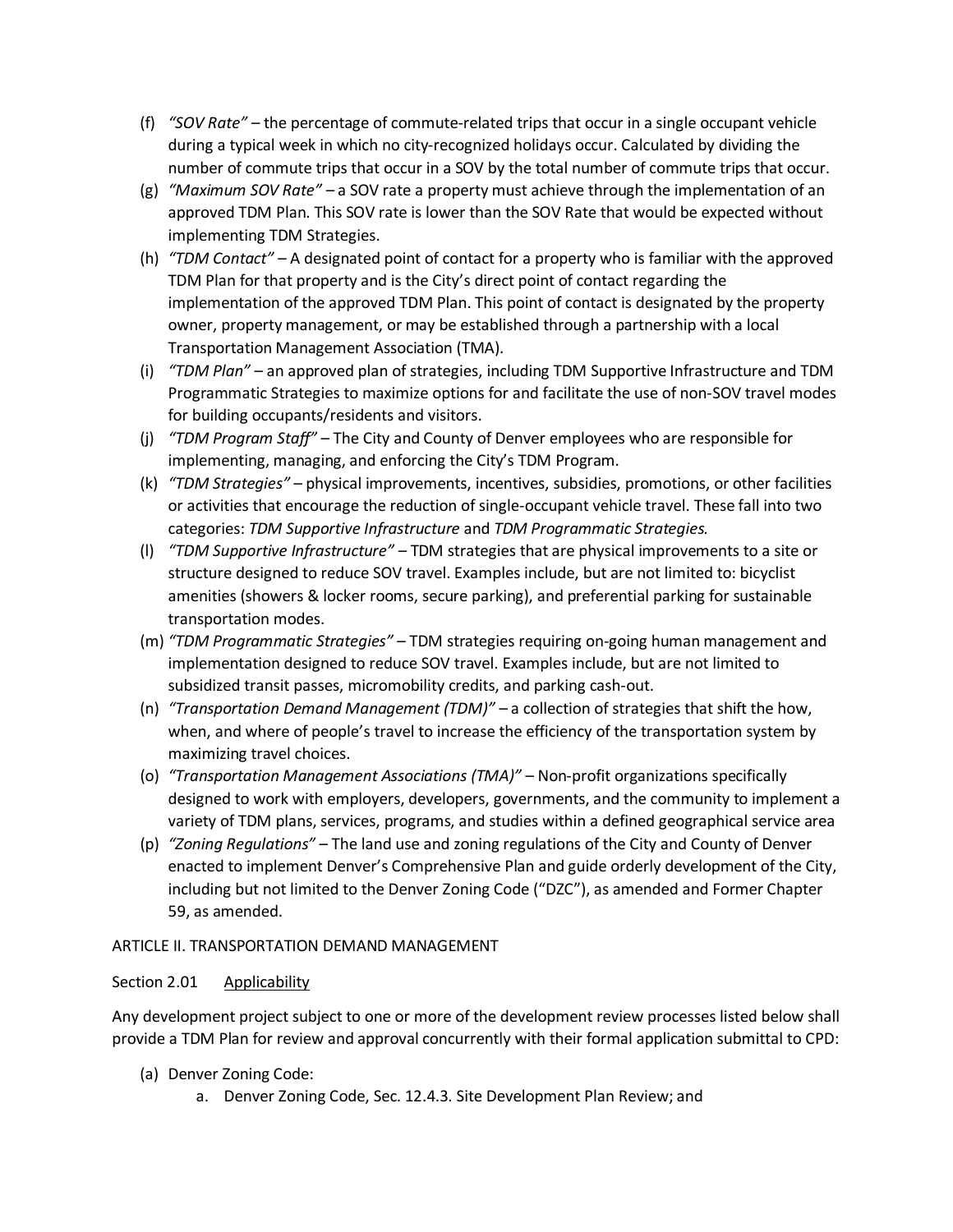- b. Denver Zoning Code, Sec. 12.4.12 Large Development Review;
- (b) Former Chapter 59:
	- a. Former Chapter 59, Sec. 59-97. Site plan required for development of lots over 10,000 square feet;
	- b. Former Chapter 59, Sec. 59-107. Permitted development in the R-X district;
	- c. Former Chapter 59, Sec. 59-192. Development plan;
	- d. Former Chapter 59, Sec. 59-313. Site plan review;
	- e. Former Chapter 59, Sec. 59-314. General development plan;
	- f. Former Chapter 59, Sec. 59-315. Development review and approval process; and
	- g. Former Chapter 59, Article VIII. Special Zone Lot Plans for Planned Building Groups.

#### Section 2.02 Establishment of Tiers

(a) Requirements for participation shall be divided into tiers, based on the number of dwelling units for residential projects, and interior building square footage for all other projects.

| <b>TDM Category</b> | <b>Included Land Use Categories</b><br>(including but not limited to)                                                                                                                                                                                                                                                                                                                                                                                                                              | Tier 0                              | Tier 1                         | Tier 2                         |
|---------------------|----------------------------------------------------------------------------------------------------------------------------------------------------------------------------------------------------------------------------------------------------------------------------------------------------------------------------------------------------------------------------------------------------------------------------------------------------------------------------------------------------|-------------------------------------|--------------------------------|--------------------------------|
| Residential         | • All household living categories                                                                                                                                                                                                                                                                                                                                                                                                                                                                  | Less than 25                        | 25-49                          | 50 or more                     |
|                     | Congregate Living                                                                                                                                                                                                                                                                                                                                                                                                                                                                                  | dwelling units                      | dwelling units                 | dwelling units                 |
| Commercial          | • Residential Care (may also be residential<br>depending on type)<br>• Community/Public Services<br>• Cultural/Special Purpose/Public Parks &<br>Open Space<br>• Education<br>• Public and Religious Assembly<br>• Adult Business<br>Arts, Entertainment & Recreation<br>Parking of Vehicles<br>• Eating and Drinking<br>• Lodging Accommodations<br>• Retail Sales, Service & Repair<br>• Vehicle / Equipment Sales, Rentals,<br>Service & Repair<br>• Office - Dental / Medical Office or Clinic | Less than 25,000<br>square feet     | 25,000-49,999<br>square feet   | 50,000 or more<br>square feet  |
| Office              | • Office, All others                                                                                                                                                                                                                                                                                                                                                                                                                                                                               | Less than 25,000<br>square feet     | 25,000-49,999<br>square feet   | 50,000 or more<br>square feet  |
| Industrial          | • Basic Utilities<br>Communications and Information<br><b>Industrial Services</b><br>• Manufacturing and Production<br>• Mining & Extraction and Energy<br><b>Producing Systems</b><br>• Transportation Facilities<br>• Waste Related Services<br>• Wholesale, Storage, Warehouse &<br>Distribution<br>• Agriculture                                                                                                                                                                               | Less than<br>150,000 square<br>feet | 150,000-299,999<br>square feet | 300,000 or more<br>square feet |

- a. Square footages represent final building square footage after all construction is complete.
- b. Any proposed uses not found in the table shall be evaluated by DOTI and CPD to determine the correct TDM Category.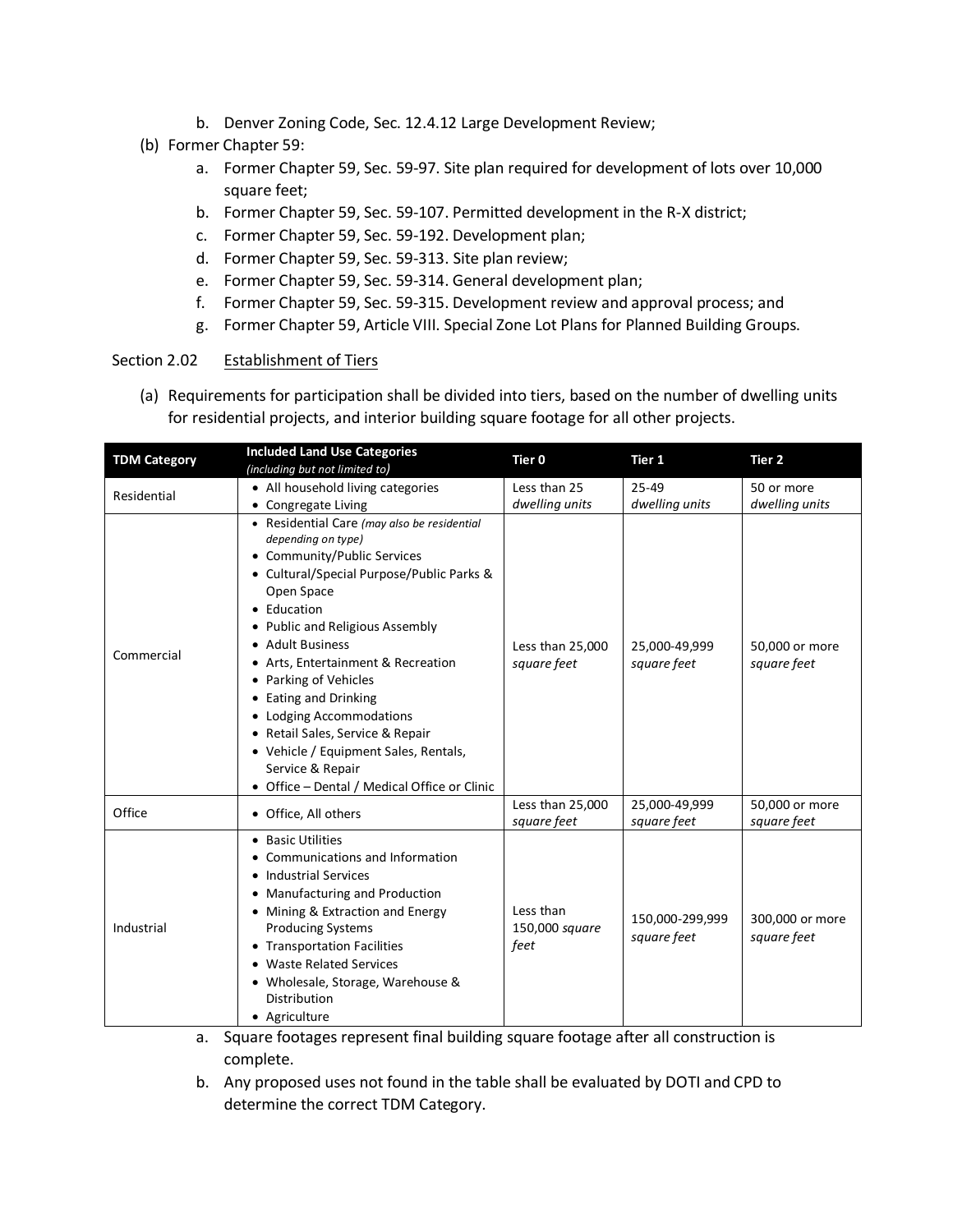- (b) Tier 0 Requirements
	- a. Tier 0 properties are exempted from the TDM ordinance.
	- b. Limitations on Exemption.
		- i. Any property that is subject to Section 12.4.12 (Large Development Review) of the DZC, or is in receipt of a vehicle parking exemption under Section 10.4.5.1.A of the DZC (Pre-Existing Small Zone Lots [Vehicle Parking Exemptions]) shall be subject to Tier 2 requirements (Section 2.02(d)), and is not eligible for exemption, regardless of size.
- (c) Tier 1 Requirements
	- a. Tier 1 properties are required to submit a TDM Plan that utilizes TDM Supportive Infrastructure to achieve the Maximum SOV Rate (Section 2.05).
		- i. Tier 1 properties may utilize TDM Programmatic Strategies, if desired, in addition to TDM Supportive Infrastructure.
	- b. Tier 1 properties shall have a designated TDM Contact.
- (d) Tier 2 Requirements
	- a. Tier 2 properties are required to submit a TDM Plan that utilizes both TDM Supportive Infrastructure and TDM Programmatic Strategies to achieve the Maximum SOV Rate (Section 2.05).
	- b. Tier 2 properties shall be required to adhere to the Maximum SOV Rate, as established by Section 2.05.
	- c. Tier 2 properties shall have a designated TDM Contact.
- (e) Mixed-use projects.
	- a. Projects comprised of multiple land use categories shall conduct the following analysis to determine whether the project as a whole falls into Tier 0, Tier 1, or Tier 2. Any category achieving a ratio greater than 1.0 must apply the applicable Tier requirements.
		- i. Example. A 12,500 square foot retail establishment with 14 dwelling units. **Tier 1 analysis:**

12,500 (proposal) / 25,000 (minimum Tier 1 commercial limit) = 0.50 14 units (proposal) / 25 units (minimum Tier 1 residential limit) = 0.56 Project total for Tier 1: 0.50 + 0.56 = **1.06** 1.06 > 1.00, therefore Tier 1 requirements apply

#### **Tier 2 analysis:**

12,500 (proposal) / 50,000 (minimum Tier 2 commercial limit) = 0.25 14 units (proposal) / 50 units (minimum Tier 2 residential limit) = 0.28 Project total for Tier 2: 0.25 + 0.28 = **0.53** 0.53 < 1.00, therefore Tier 2 does not apply

#### Section 2.03 High Frequency Transit Area

(a) The areas within a  $\frac{1}{4}$  mile walkshed of a bus stop or a  $\frac{1}{2}$  mile walkshed of a rail transit station platform, as defined by the Denver Zoning Code, shall be considered high frequency transit areas.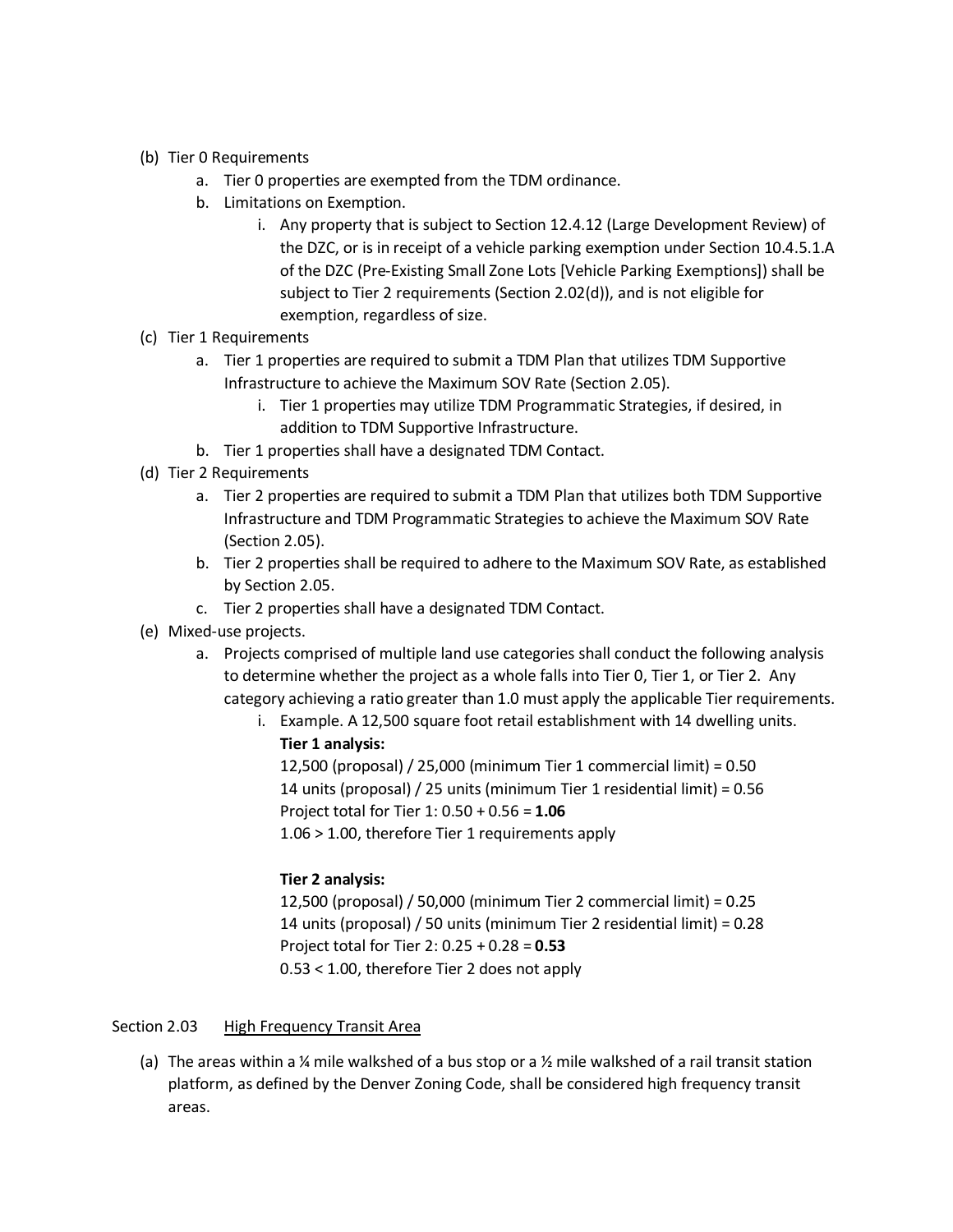- (b) The bus stop, light rail, and commuter rail station must be served by transit every 15 minutes or less during both the AM peak and PM peak weekday periods, and provide service 7 days per week to be considered high-frequency.
- (c) DOTI shall maintain a publicly accessible map of high frequency transit areas on the City website.
- (d) When a RTD Board of Director approved service change occurs, DOTI shall review the changes, determine if changes to the high frequency transit map need to be made, and update the map, if necessary, in a timely manner.

## Section 2.04 Establishment of a Base SOV Rate

Applicants of Tier 1 and Tier 2 properties shall utilize the following table to determine the current rate of commute trips being completed using a single-occupancy vehicle (Base SOV Rate) at the site they propose to develop.

| <b>Future Neighborhood Context</b>             |                                                                                                                                                                     |                 |  |
|------------------------------------------------|---------------------------------------------------------------------------------------------------------------------------------------------------------------------|-----------------|--|
| (Blueprint Denver)                             | <b>Residential</b>                                                                                                                                                  | Non-residential |  |
| Downtown<br>(high frequency transit area)      | 40%                                                                                                                                                                 | 58%             |  |
| Downtown                                       | 52%                                                                                                                                                                 | 63%             |  |
| Urban Center<br>(high frequency transit area)  | 52%                                                                                                                                                                 | 76%             |  |
| Urban Center                                   | 56%                                                                                                                                                                 | 79%             |  |
| General Urban<br>(high frequency transit area) | 60%                                                                                                                                                                 | 73%             |  |
| General Urban                                  | 64%                                                                                                                                                                 | 73%             |  |
| Urban<br>(high frequency transit area)         | 66%                                                                                                                                                                 | 67%             |  |
| Urban                                          | 70%                                                                                                                                                                 | 68%             |  |
| Urban Edge<br>(high frequency transit area)    | 75%                                                                                                                                                                 | 71%             |  |
| Urban Edge                                     | 74%                                                                                                                                                                 | 71%             |  |
| Suburban<br>(high frequency transit area)      | 75%                                                                                                                                                                 | 79%             |  |
| Suburban                                       | 76%                                                                                                                                                                 | 78%             |  |
| <b>District</b>                                | Due to the variation in location & existing conditions of the<br>District designation, please contact TDM Program Staff to<br>determine a property's Base SOV rate. |                 |  |

(a) *Modifications to Base SOV Rate.* The Base SOV Rate shall be regularly monitored using the most up to date data from the United States Census, or other reliable source, and updated accordingly.

## Section 2.05 Establishment of a Maximum SOV Rate

Applicants of Tier 1 and Tier 2 properties must develop a TDM Plan that will result in the achievement of an established Maximum SOV Rate, utilizing the established Base SOV Rate (Section 2.04) as a starting point. TDM Program Staff shall establish Maximum SOV Rates that account for neighborhood context, access to high-frequency transit, land use, and assigned tier. Maximum SOV Rates are as follows: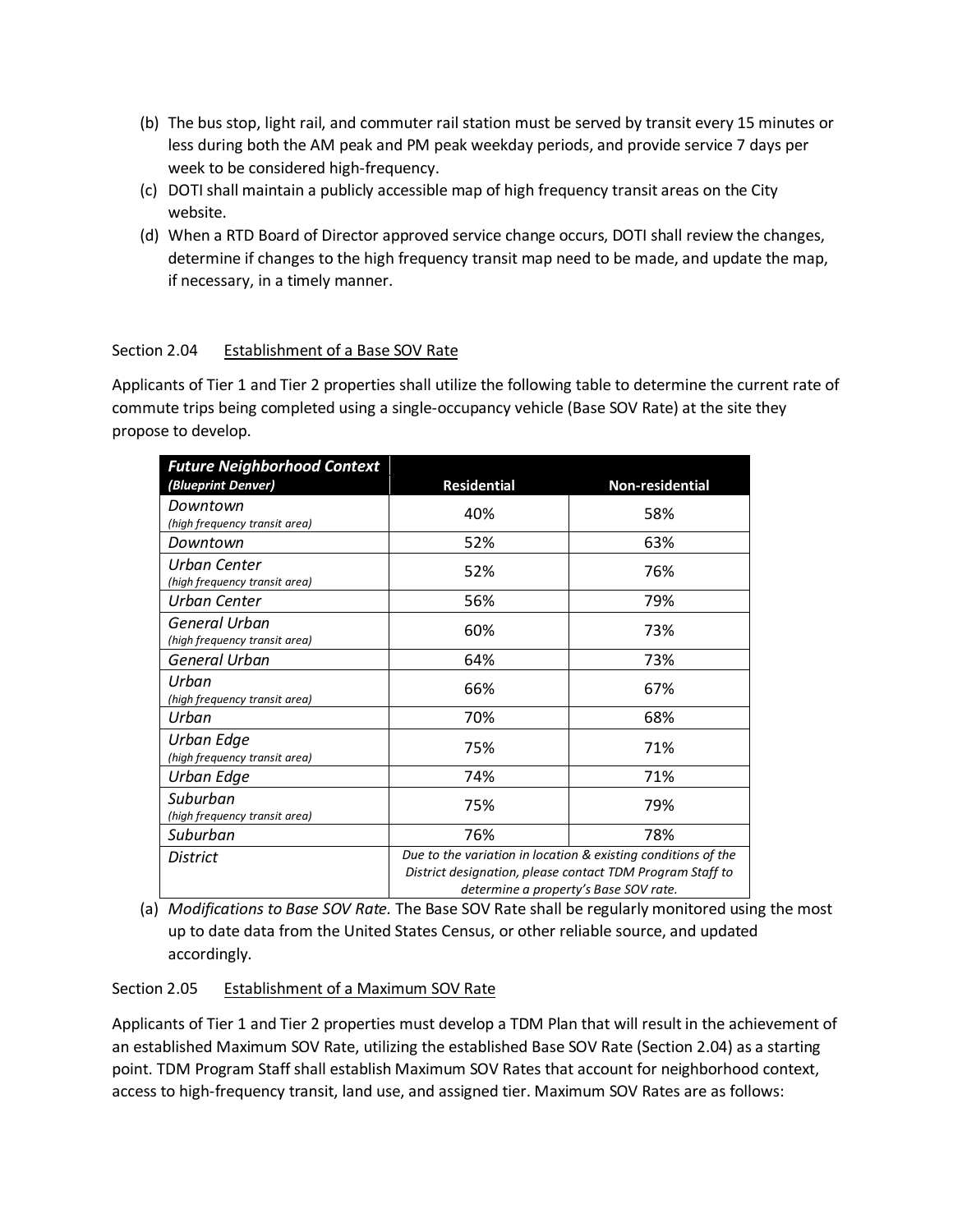| <b>Future Neighborhood Context</b>             | Tier 1                                                                                                                                                              |                 | Tier <sub>2</sub>  |                 |
|------------------------------------------------|---------------------------------------------------------------------------------------------------------------------------------------------------------------------|-----------------|--------------------|-----------------|
| (Blueprint Denver)                             | <b>Residential</b>                                                                                                                                                  | Non-residential | <b>Residential</b> | Non-residential |
| Downtown<br>(high frequency transit area)      | 39%                                                                                                                                                                 | 55%             | 35%                | 51%             |
| Downtown                                       | 51%                                                                                                                                                                 | 60%             | 46%                | 55%             |
| Urban Center<br>(high frequency transit area)  | 51%                                                                                                                                                                 | 72%             | 46%                | 68%             |
| Urban Center                                   | 55%                                                                                                                                                                 | 75%             | 50%                | 70%             |
| General Urban<br>(high frequency transit area) | 59%                                                                                                                                                                 | 69%             | 54%                | 65%             |
| General Urban                                  | 62%                                                                                                                                                                 | 69%             | 58%                | 65%             |
| Urban<br>(high frequency transit area)         | 64%                                                                                                                                                                 | 64%             | 60%                | 60%             |
| Urban                                          | 68%                                                                                                                                                                 | 65%             | 64%                | 61%             |
| Urban Edge<br>(high frequency transit area)    | 73%                                                                                                                                                                 | 68%             | 69%                | 64%             |
| Urban Edge                                     | 72%                                                                                                                                                                 | 69%             | 69%                | 65%             |
| Suburban<br>(high frequency transit area)      | 73%                                                                                                                                                                 | 77%             | 71%                | 74%             |
| Suburban                                       | 74%                                                                                                                                                                 | 76%             | 72%                | 73%             |
| <b>District</b>                                | Due to the variation in location & existing conditions of the District designation, please<br>contact TDM Program Staff to determine a property's Maximum SOV Rate. |                 |                    |                 |

(b) *Modifications to Maximum SOV Rate.* The Maximum SOV Rate may be modified in the future by amendment to these Rules and Regulations to reflect shifts in transportation patterns, new technologies, enhanced services, build-out of multi-modal facilities, City goals, and the like.

- (c) *Additional reductions required.* The Maximum SOV Rate will decrease further when parking is provided in excess of the minimum parking requirement, per the Denver Zoning Code.
	- a. The impact to the Maximum SOV Rate shall be determined by the project location (Blueprint Context), TDM tier, and percent overparked.

Percent Overparked  $=$   $\frac{Parking \, provided - Denver \, Zoning \, Code \, minimum \, parking \, requirement}{Down \, Zrightarrow \, P}$ Denver Zoning Code minimum parking requirement

*Percent overparked* **Tier 1 Tier 2 Downtown, Urban Center, General Urban, Urban Urban Edge, Suburban Downtown, Urban Center, General Urban, Urban Urban Edge, Suburban** *Less than 5%* 0 0 0 0 *5% - 9.99%* 0 0 2 1 10% - 14.99% 2 1 - 1 3 2 *15% - 19.99%* 2 2 4 3 *More than 20%* | 3 | 2 | 5 | 4

Additional SOV Reduction Required (percentage points):

b. For properties where neither a parking minimum nor a parking maximum apply, CPD and DOTI shall determine the application of an appropriate analogous parking minimum from similar contexts and zoning characteristics or may employ the parking maximum in similarly appropriate contexts.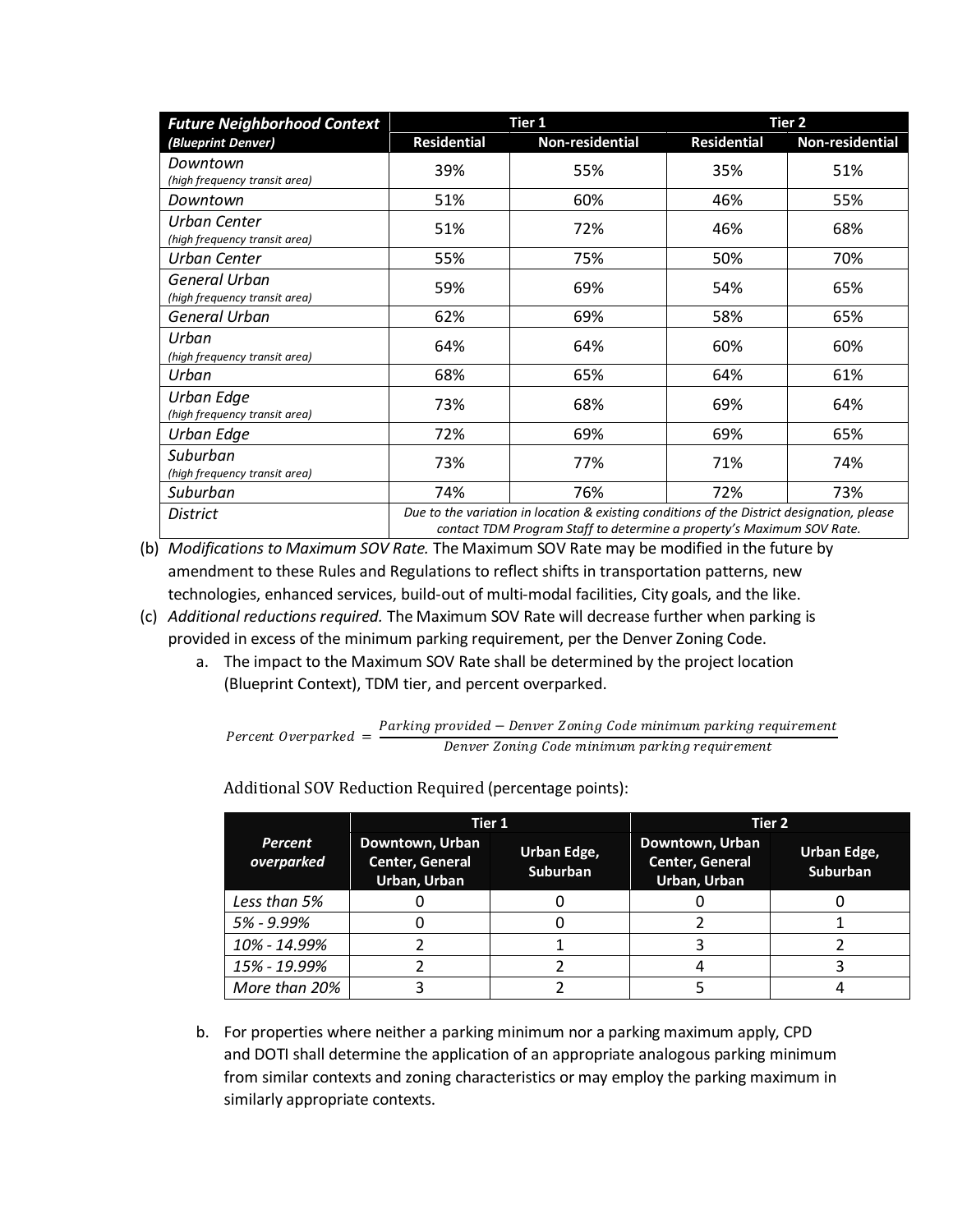#### Section 2.06 TDM Menu

The City will make available a list of TDM Supportive Infrastructure and TDM Programmatic Strategies ("TDM Menu") that applicants shall utilize to create the TDM Plan. Each strategy shall have a SOV reduction value attached to it. The sum of reductions from the developer chosen TDM strategies must result in the Maximum SOV rate for the property, or lower.

- (a) *Menu.* DOTI shall maintain a publicly accessible menu of TDM strategies on the City website. The menu shall be updated as needed at the discretion of the Executive Directors of DOTI and CPD as new data is made available, new strategies are made available, existing strategies are deemed obsolete or ineffective, or other credible rationale.
- (b) *Visitor Strategies for Tier 2 Commercial Properties.* Due to the proportion of visitor trips compared to other land uses, commercial properties in Tier 2 shall be required to select additional TDM Programmatic Strategies from the TDM Menu to account for visitor trips. TDM Programmatic Strategies specifically applicable to visitor trips will be identified in the TDM Menu and be assigned a point value ranging from one (1) to three (3). A Tier 2 Commercial property must select enough visitor TDM Programmatic Strategies that sum to a minimum of three (3) points.
- (c) *Alternate strategies.* Applicants may propose TDM strategies not found on the TDM menu. These strategies must include a detailed description, implementation strategy, and datainformed estimated impact on commute-related SOV rates supported by data.
	- a. Alternate strategies must be approved by TDM Program Staff.
	- b. TDM Program Staff have the right to deny any proposed alternate strategy that does not include a detailed description, implementation strategy, data-informed estimated impact on commute-related SOV rates, or that include incorrect, manipulated, or misrepresented data, or strategies that are not context appropriate.

#### Section 2.07 Implementation

- (a) TDM strategies included in a City-approved TDM plan shall not be excluded from any tenants.
- (b) TDM Strategies shall be permanently maintained once implemented, unless a replacement strategy has been approved by DOTI.
- (c) TDM Supportive Infrastructure must be in place and available prior to building occupancy.
	- a. *Pre-occupancy inspection.* The City shall inspect the property to verify TDM Supportive Infrastructure has been constructed according to the approved TDM Plan prior to the issuance of any occupancy permit. Failure to have constructed and made available TDM Supportive Infrastructure listed in the approved TDM Plan will result in the denial of a Certificate of Occupancy.
- (d) TDM Programmatic Strategies must be available within six (6) months of receiving a Certificate of Occupancy.
	- a. Verification of Programmatic Strategy implementation shall be provided to the City within this six (6) month timeframe, pursuant to Section 2.09(b).
- (e) Phased Projects must make TDM Programmatic Strategies available upon any building within the subject project within 6 (six) months of the issuance of the first Certificate of Occupancy.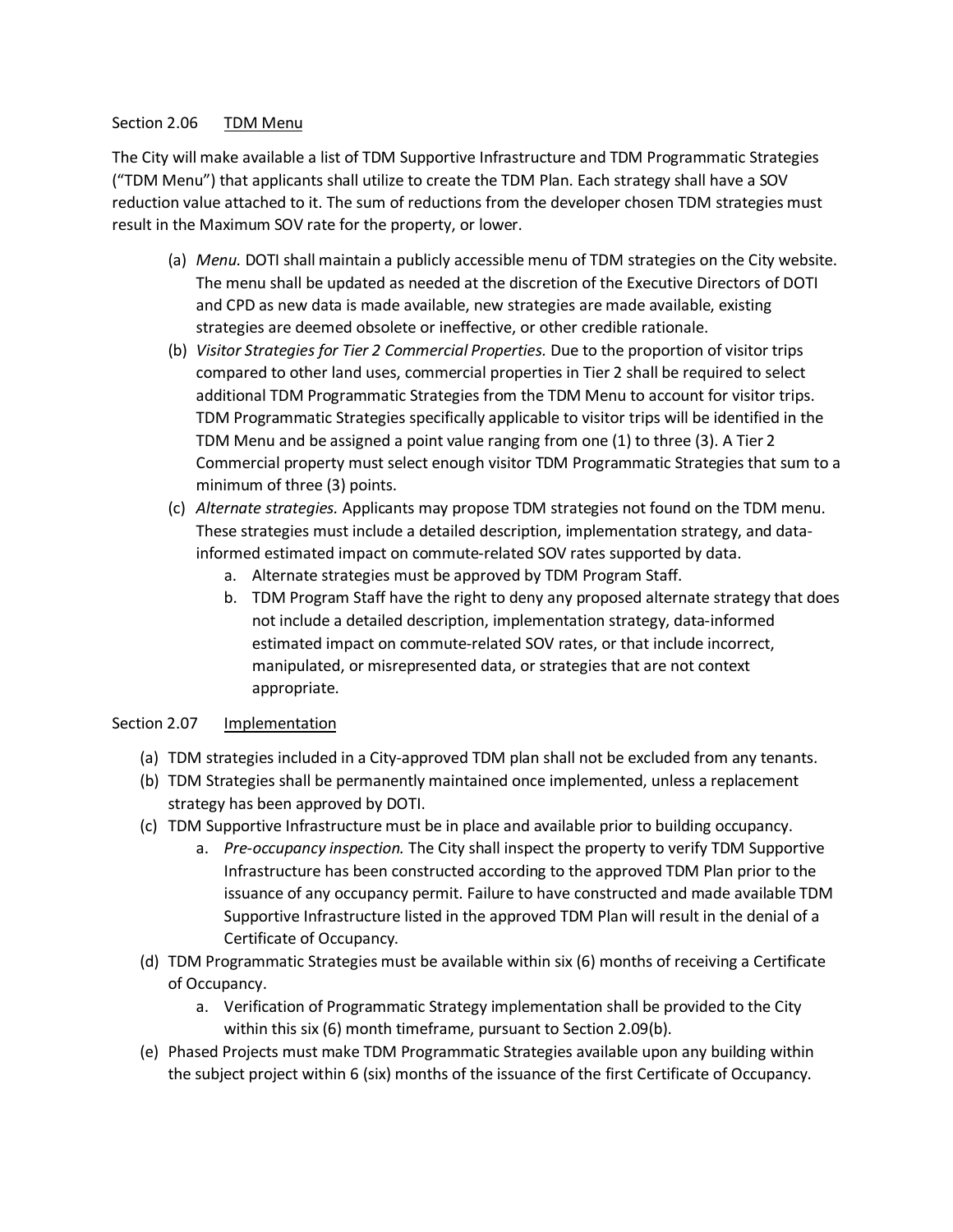Programmatic strategies shall be scaled up at an appropriate scale within three (3) months of each additional Certificate of Occupancy.

a. Verification of Programmatic Strategy implementation shall be provided to the City within this six (6) month timeframe, pursuant to Section 2.09(b).

#### Section 2.08 Monitoring

- (a) *Posting.* The property must post signage in a visible location in a publicly accessible area of a building detailing the TDM Strategies approved in the TDM Plan along with information on how to contact the City with questions or concerns about the program.
	- a. Publicly accessible and visible locations include, but are not limited to building lobbies, break rooms, elevator waiting areas, and other public spaces and common areas within the development. Postings may also be placed on rotating or static video displays in lobbies, elevators, or other highly visible areas. The notice must be displayed long enough that an average person reading at a rate of 200 words per minute has sufficient time to read the notice. The notice must appear at least once every 15 minutes during times when the building is occupied.
	- b. The message must be provided in both English and Spanish. Other languages may be required by the City based on the development's location in areas with high rates of non-English and non-Spanish speaking populations.
- (b) *Reporting*
	- a. *Annual Reports*
		- i. All Tier 1 and Tier 2 properties shall be required to submit an annual report to the City containing the following information:
			- 1. Contact information for the property's designated TDM Contact.
			- 2. Verification that TDM Supportive Infrastructure is in good working order and is being maintained on a regular basis. This verification should be provided through dated photograph of the TDM Supportive Infrastructure approved in the TDM Plan and a report detailing any maintenance or replacement activity.
			- 3. For Tier 2 properties, verification that TDM Programmatic Strategies continue to be implemented as specified in the approved TDM Plan. This verification shall be provided through contracts, invoices, memorandums of understanding, or other similar City-approved documentation. All documentation shall include information on the services or products, and the timeframe the services/products are being provided.
			- 4. Tenant participation rate in TDM strategies, where applicable.
			- 5. Verification that the required posting (Section 2.08(a)) is posted in a public location on site.
	- b. Biennial survey
		- i. Tier 2 properties are required to participate in a biennial survey of tenants to ensure the Maximum SOV Rate, as established by Section 2.05, is being met.
		- ii. The first survey shall establish the biennial timeline and shall occur within one (1) year of receiving the Certificate of Occupancy.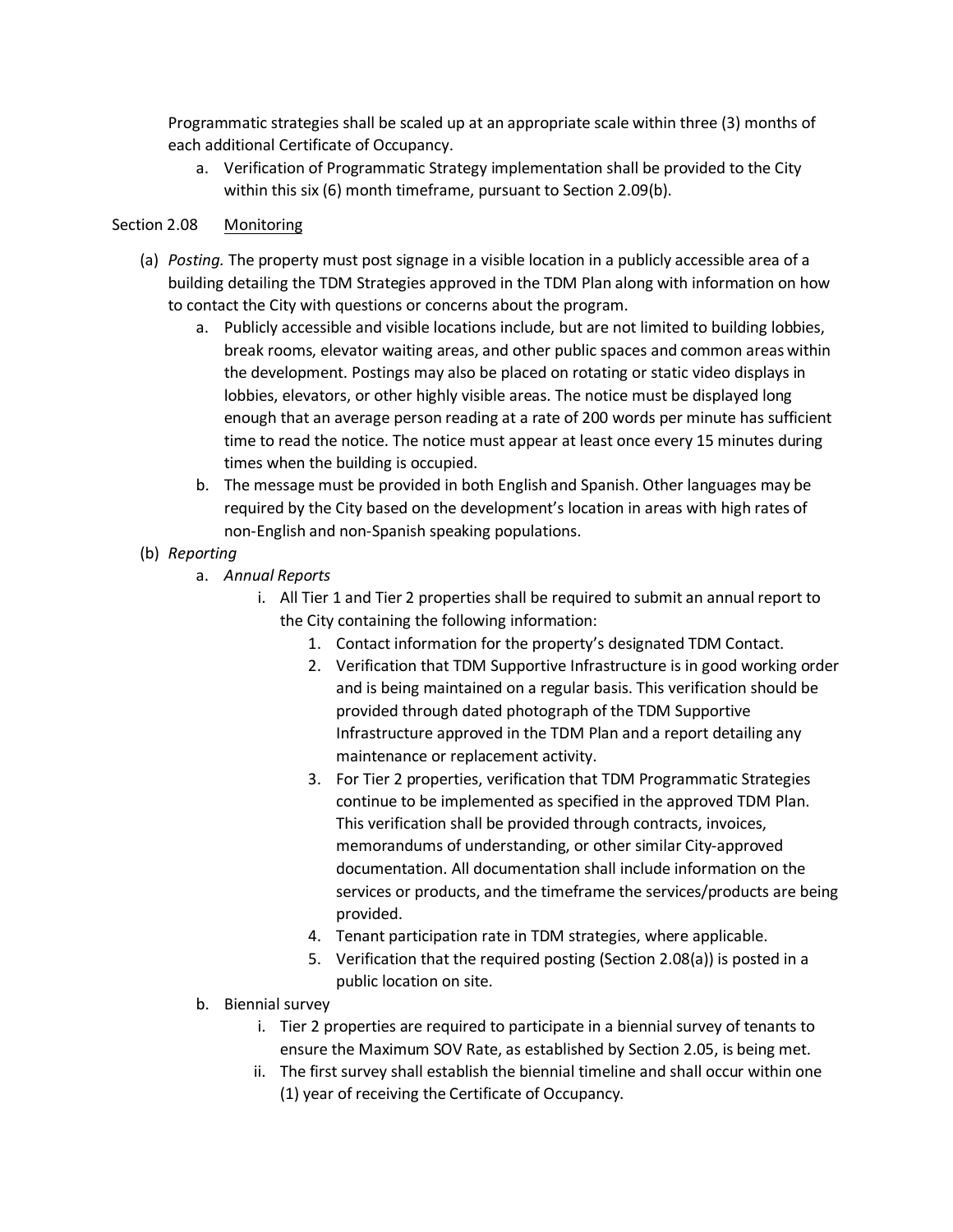- iii. The city will provide a standard survey and provide guidance on statistically valid survey collection.
- iv. Developers may propose alternative survey methodologies such as parking counts, data from security cameras, and smartphone data that provide data on travel patterns that is equivalent to what would be collected through surveys. TDM Program Staff shall have the authority to approve or deny alternate methodologies.
- v. The City may require that property owners utilize alternative survey methodologies such as parking counts, data from security cameras, and smartphone data so long as the cost of utilizing such methodologies does not exceed the cost of conducting a survey.
- vi. Anonymized data collected from the surveys shall be shared between property owners and/or TDM Contacts and the City.
- vii. If a development meets the Maximum SOV Rate for three (3) consecutive biennial surveys the City may allow the development to adjust their survey cadence to every five (5) years. The property owner and TDM Contact will be notified of this by TDM Program Staff.
- viii. Properties not subject to the biennial survey, but still wish to conduct a survey to understand the effectiveness of their TDM strategies shall have access to the City's standard survey. These properties shall share the anonymized data with the City to help the City better understand the effectiveness of different strategies.
- (c) Unannounced verification checks
	- a. The City has the authority to conduct random, unannounced checks to ensure that the strategies identified in the approved TDM Plan are being provided and appropriate signage is posted as required by Section 2.08(a).
		- i. Verification checks that find a property in non-compliance with the approved TDM Plan shall be cited via Chapter 2, Article XII (Administrative Citations) of the Revised Municipal Code of the City and County of Denver.

#### Section 2.09 Enforcement

- (a) Process
	- a. Notice of violation. If it is determined by the manager of DOTI or the manager of CPD, or either of them or their designee(s) that a violation of these rules and regulations has occurred, the manager or his designee shall, in writing, notify the owner of the property or responsible party through the issuance of a notice of violation. The notice of violation shall require compliance within ten (10) days, unless otherwise specified by these rules and regulations. The notice of violation may be served by personal service; first class mail and posting the subject property or by posting the subject property and publishing the notice in the official city newspaper.
	- b. Notice of violation; contents. The notice of violation shall identify the property in violation, generally describe the violation, describe the proposed remedy to cure said violation, and give notice that failure to cure the violation is prohibited by city law and may lead to legal action. The notice of violation shall state that the owner or responsible party may appeal the notice of violation by following the appeal process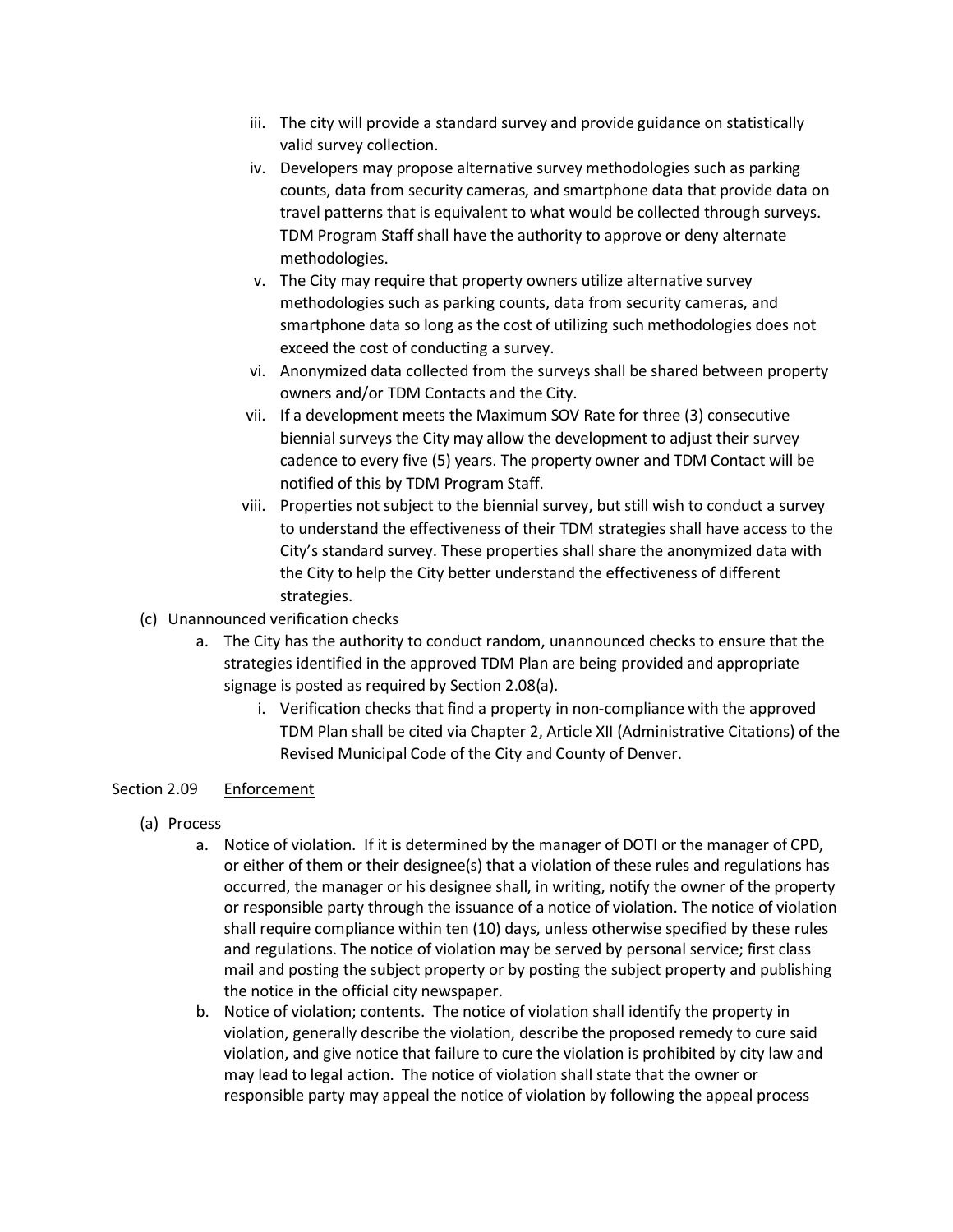found in section 56-106 of the Denver Revised Municipal Code within the same time period allowed to cure in the notice of violation, and by paying an appeal fee of one hundred (\$100.00) dollars.

- c. Appeals. An owner who has been affected by a determination made pursuant to the provisions of this section 2.09 may appeal that determination to the manager by following the procedures set forth in section 56-106 of the Denver Revised Municipal Code. An appeal made pursuant hereto must be filed within the time prescribed for cure in the notice of violation, and an appeal fee of one hundred (\$100.00) must be paid at the time the appeal is filed.
- d. In addition to any other method of enforcement herein, the executive director of DOTI, or the executive director of CPD, or either of their respective designees may, administer citations pursuant to article XII (Administrative citations), chapter 2, Denver Revised Municipal Code, to enforce these rules and regulations.
- (b) Violations
	- a. Adherence to annual reporting
		- i. Failure to provide an annual report
			- 1. Property owners, TDM Contacts, or their representatives who fail to provide the yearly report, as described in Section 2.08(b)a. may be issued a notice of violation for failure to provide said report.
			- 2. Said notice of violation shall provide the property owner(s), TDM Contact(s), or their representative(s) with sixty (60) days to cure the violation by providing the report.
			- 3. Failure to cure such violation within the prescribed time, may result in the issuance of an administrative citation pursuant to Chapter 2, Article XII (Administrative Citations) of the DRMC.
		- ii. Submittal of an incomplete report
			- 1. Property owners, TDM Contacts, or their representatives who provide a yearly report, as described in Section 2.08(b)a., that is incomplete, may be issued a notice of violation for such incomplete report.
			- 2. Said notice of violation shall provide the property owner(s), TDM Contact(s), or their representative(s) with sixty (60) days to cure the violation by completing or correcting the report.
			- 3. Failure to furnish a completed and/or corrected yearly report within the sixty (60) days provided, may result in in the issuance of an administrative citation pursuant to Chapter 2, Article XII (Administrative Citations) of the DRMC.
	- b. Adherence to the Implementation of Programmatic Strategies
		- i. Properties implementing programmatic strategies shall submit substantial evidence demonstrating the programmatic strategy or strategies is/are being implemented.
			- 1. Within six (6) months of the issuance of a Certificate of Occupancy or a Temporary Certificate of Occupancy property owners, or their designees, shall submit the evidence to TDM Program Staff.
			- 2. Evidence shall constitute official documentation that clearly shows the property is contractually and/or monetarily obligated to offer a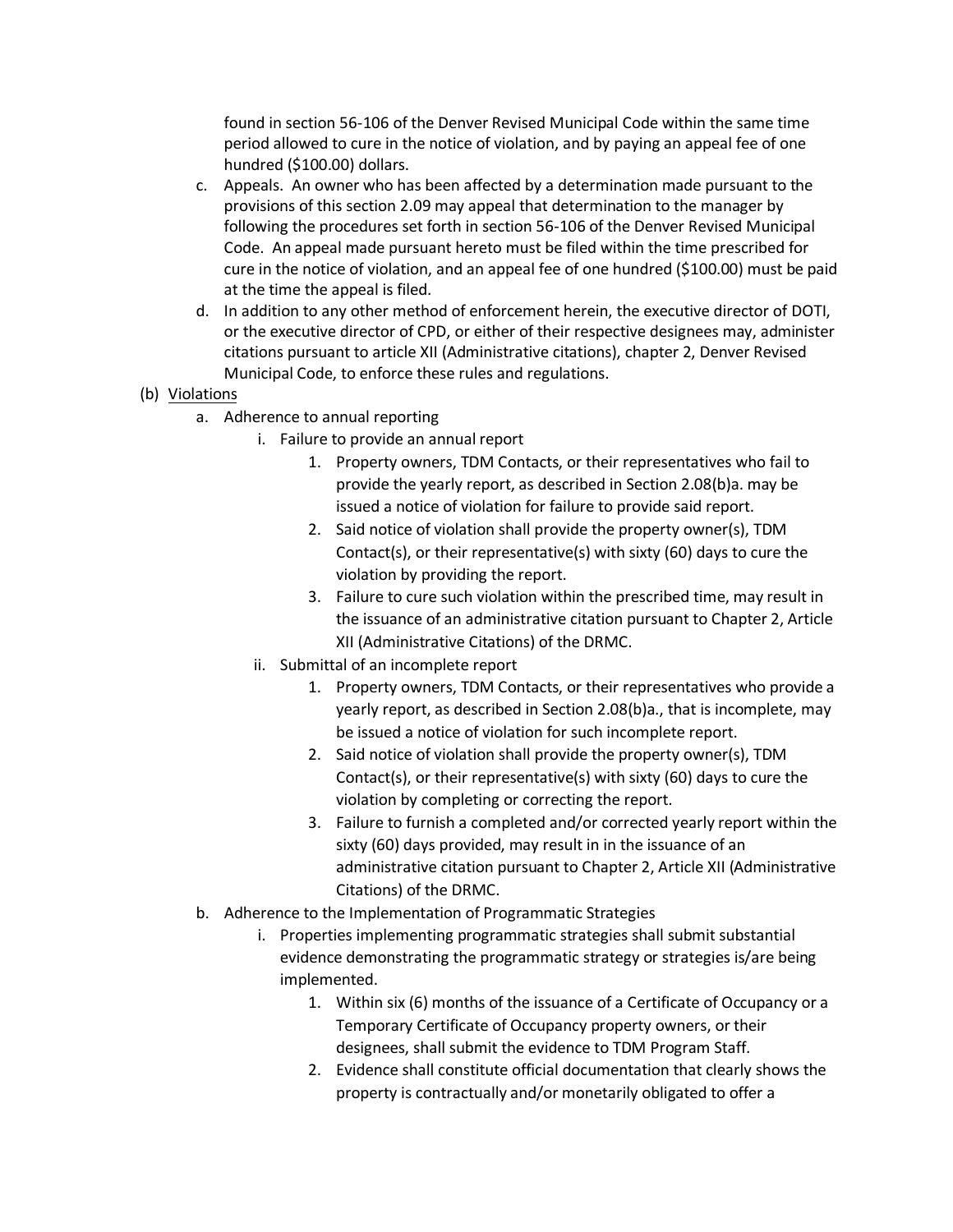particular strategy, as indicated in the approved TDM Plan, to all tenants of the subject property. This includes, but is not limited to contracts, invoices, memoranda of understanding, or other similar document that the City has reviewed and approved to constitute evidence. At a minimum this documentation shall include information on the services or products, and the timeframe the services and/or products are being provided.

- a. TDM Program Staff retain the right to deny any evidence submitted that does not clearly demonstrate the contractual and/or monetary obligation to provide the programmatic TDM strategy.
- 3. For properties that have failed to submitted verification within five (5) months of the issuance of their Certificate of Occupancy ("CO") or Temporary Certificate of Occupancy ("TCO"), the City will issue the Property Owner and the TDM Contact a thirty (30) day compliance reminder of their obligation to submit evidence within six (6) months of their Certificate of Occupancy.
- 4. A Property Owner's failure to submit the required verification within six (6) months of their CO or TCO is a violation of these rules and regulations and the city may issue a notice of violation for such failure. Property Owners shall have ten (10) days to cure such violation by submitting the required verification.
- 5. Failure to cure the notice of violation pursuant to sub-paragraph iv, above may result in the issuance of an administrative citation pursuant to Chapter 2, Article XII (Administrative Citations) of the DRMC.
- c. Adherence to Maximum SOV Rates for Tier 2 Properties
	- i. Failure to achieve Maximum SOV Rates, as established by Section 2.05, including any additional reductions required, as established by Section 2.05(b), as measured by the required biennial survey (Section 2.08(b)b.), will result in the following enforcement structure:
		- 1. First Failure: If the results of a survey show that a property failed to meet its Maximum SOV Rates, the property owner or his/her designee will be required to meet with a City employee or area TMA to review the property's TDM Plan, the manner in which the approved TDM Strategies are being implemented, and identify voluntary remedies to reduce SOV trips.
		- 2. Second Failure: If a second survey shows that a property is, again, failing to meet its Maximum SOV Rates, the property owner will be required to officially update the TDM Plan. In this case, additional TDM Programmatic Strategies must be added to the plan. The number of TDM Programmatic Strategies that must be added will be determined by the rate at which the property is failing to achieve its Maximum SOV Rate. For example, if a property is missing its Maximum SOV Rate by two (2) percentage points, the property owner must add a sufficient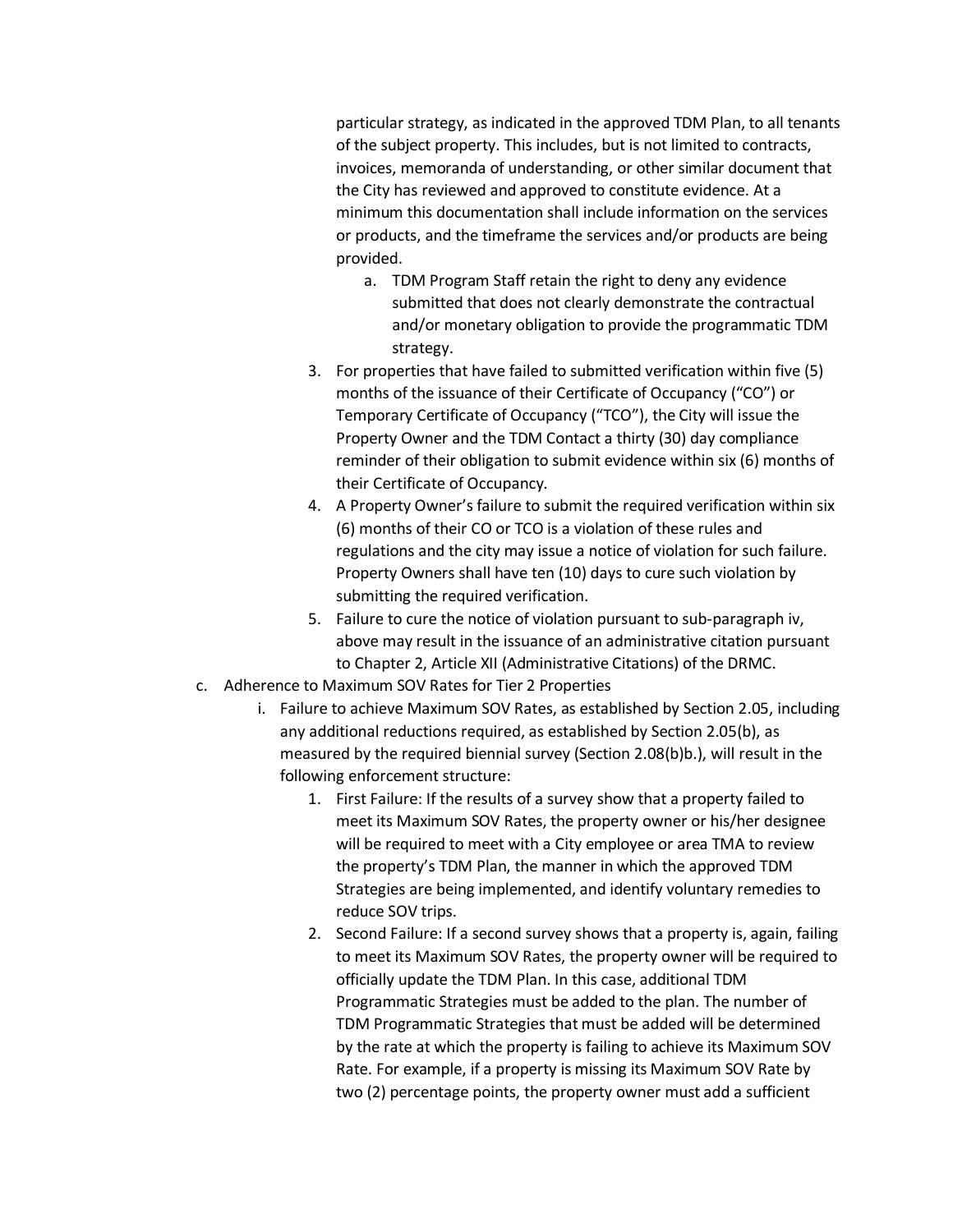number of TDM Programmatic Strategies to achieve a two (2) percent reduction in the current SOV rate.

- 3. Third Failure: If after updating a TDM Plan, a property fails to meet the Maximum SOV Rate, the property owner or his/her designee is required to meet with a City employee or area TMA to review the property's TDM Plan, the manner in which the approved strategies are being implemented, and identify voluntary remedies to reduce SOV trips.
- 4. Fourth Failure: A property that once again fails to achieve its Maximum SOV Rate, after completing the remedies found in subsections i, ii, and iii above, shall be in violation of these rules and regulations. Each trip over the Maximum SOV Rate shall be a violation and subject to penalties pursuant to Chapter 2, Article XII (Administrative Citations) of the DRMC.
- ii. Properties that fail to achieve their designated Maximum SOV Rate (Section 2.05), and then achieve their Maximum SOV Rate due to the enforcement structure outlined in Section 2.09(c) shall begin back at "First Failure," should they fall out of compliance in the future.
- iii. Enforcement applicability.
	- 1. Enforcement shall not commence until four (4) properties within the same Blueprint Denver context are constructed and reporting data through biennial surveys
	- 2. Properties shall be exempt from the enforcement structure outlined in Section 2.09(c) if 25% or more properties within the same Blueprint Denver context are not meeting their Maximum SOV Rates
	- 3. Exemptions are only valid so long as criteria in Sections 2.09(b)c.i and/or 2.09(b)c.ii remain applicable.
- (c) Approved TDM Plans shall be binding on any and all successors and assigns.
- (d) Whenever a TDM Plan is required, a building permit shall not be issued, and a site development plan shall not be approved unless the owner meets the requirements of Chapter 54, Article II (Traffic Administration), Division 3 (Transportation demand management requirements) of the Revised Municipal Code of the City and County of Denver and these rules and regulations. The building official may deny, suspend or revoke any building or occupancy permit for a site when they find a violation of Chapter 54, Article II (Traffic Administration), Division 3 (Transportation demand management requirements) of the Revised Municipal Code of the City and County of Denver or these rules and regulations.

## Section 2.10 Modifications to Approved TDM Plans

Modifications to an approved TDM Plan can be made in response to new TDM Strategies, failure of existing TDM Strategies to achieve goals, or changes made to existing provision of sustainable and efficient transportation services. Building owners, or their designees, may coordinate with TDM Program Staff to update the approved TDM Plan. Any modified TDM Plan shall, at a minimum, adhere to the Maximum SOV Rates provided in the original TDM Plan.